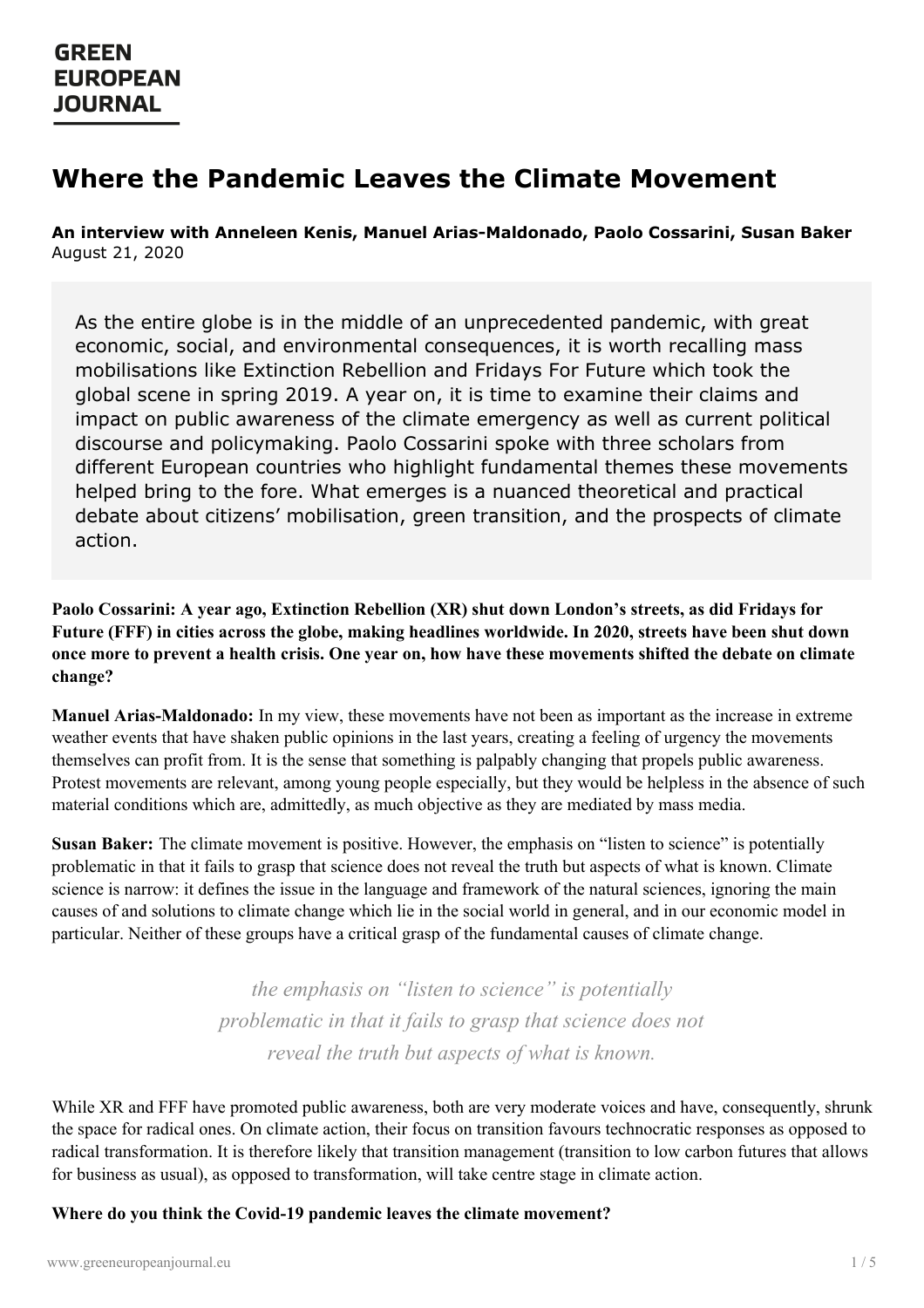## **GREEN EUROPEAN JOURNAL**

**Anneleen Kenis**: XR and FFF are remarkably absent in the current crisis though they seem to be slowly becoming more active again. The coronavirus pandemic might give the feeling that there are more important things to focus on now, but nothing could be further from the truth. In reality, the Covid-19 crisis is instructive because it has unveiled how societies deal with emergencies, the place of science in the public debate, and human-nature relationships. Furthermore, the pandemic could nudge us in the direction of a radically different, much more sustainable society, but it could also lead us to a society characterised by authoritarian control, moralisation, and securitisation.

> *the Covid-19 crisis is instructive because it has unveiled how societies deal with emergencies, the place of science in the public debate, and human-nature relationships.*

There is no neutral answer to the coronavirus crisis, just as there is no neutral answer to climate change. What's more, the pandemic continues to raise crucial questions: who will foot the bill? Will large economic sectors like the airline industry be saved with taxpayers' money? What conditions will these sectors have to meet? Will generating even more profit and growth be an indispensable mission? Will the coronavirus-induced economic crisis be used to demarcate certain sectors as crucial and others as not? Will we invest in healthcare and public schooling instead of (polluting) companies?

**Manuel Arias-Maldonado**: Nobody knows. There are reasons to think that climate action may be encouraged after the pandemic – or even during the pandemic if it doesn't end soon – as well as to fear that the return to normality will prioritise economic growth over sustainability concerns or climate mitigation. Mobilising the public all depends on how people will feel after this is over.

In the meantime, it may be possible to seize temporary feelings to rally support for climate-friendly coronavirus response legislation as a way to ensure a cleaner exit from the crisis. The climate movement can play a role in this mobilisation process by framing the pandemic as the first true catastrophe of the Anthropocene. However, this card should not be overplayed since the link is not always clear. Alternatively, the pandemic can be portrayed as an expression of careless modernity, one that does not take into account, for example, food security. This depiction brings globalisation and the call to make it more sustainable centre stage.

**Susan Baker**: It is clear that government-imposed restrictions on social gatherings have impacted the activities of climate activist groups. So far, FFF has stopped their street presence and XR have ceased their highly visible forms of public protest. They nevertheless continued their activism online throughout the lockdown. These groups relied heavily on civil protest to raise public awareness, believing that this would force governments and other key stakeholders to act. It is harder to credit posting a selfie with a placard during lockdown with the same impact. Digital activism can be easily dismissed as an individualised activity while the marches that took place in the streets, often noisily, can hardly be written off.

In the public arena, there is a danger that the voices that speak for nature and that seek climate action will once again become marginalised. There continues to be a great deal of attention paid to how to manage the pandemic, as we would [expect.](https://www.greeneuropeanjournal.eu) At the same time, there is a lack of discussion on the underlying causes – which lie in the destruction of ecosystems for trafficking of species – and how the problem will be addressed at source.

Despite these challenges, the quietening of our streets and the cleaning of our air during lockdowns have allowed people to see and hear nature again. Here lies the hope that people can carry this experience forward to form a new political consciousness about the environmentally destructive nature of our economic activities and the possibility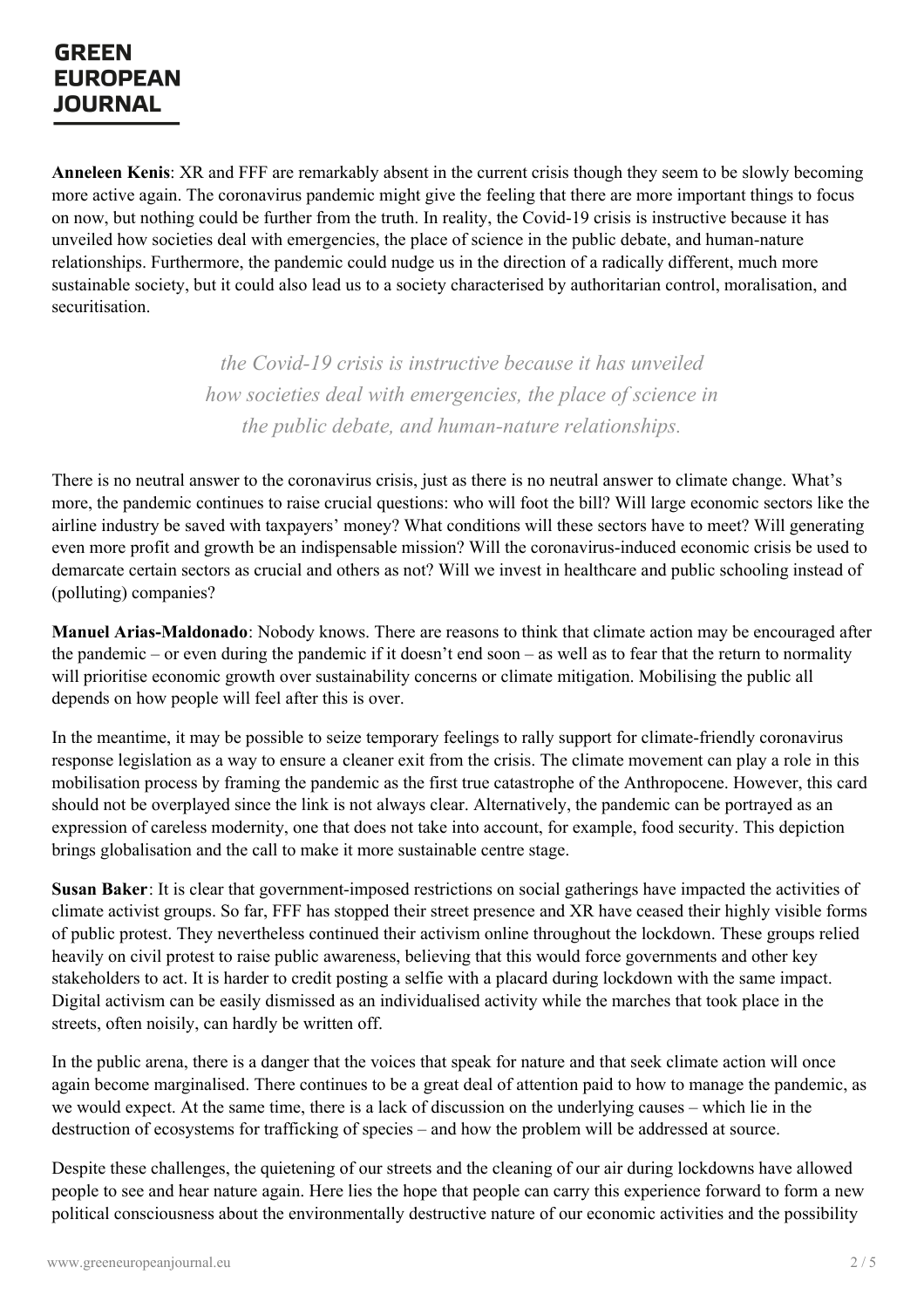of an alternative future.

**Do you think an overhaul of the relationship between our economic systems and the environment is possible** in the current moment? How can we make a green transition attractive to the economic and political forces **desperately trying to stay afloat and return to business as usual?**

**Anneleen Kenis**: I would start by questioning this question: do we really have to make sustainability attractive to economic forces and industry? Or should we rather put economic forces and industry under pressure to change? The environmental movement has bought too much into the idea that we can get everyone on board if we come up with an "attractive" vision. It reinforces the idea that we can save the world with technofixes, that nothing really has to change, and that air transport does not have to be fundamentally questioned after all. We need to apply pressure now that it is possible. Or refuse to rescue them: we should simply say "no" and take proper measures to ensure that future companies do not have all the tax and other advantages that the aviation sector has.

While a certain level of "greening" the capitalist economy is possible (capitalists can make money selling solar panels just as they make money selling coal or oil), there is a fundamental clash. This clash has several aspects and dimensions, but the huge cleavage is between pursuing economic growth and reducing pressure on the ecosystems we are fundamentally a part of.

**Manuel Arias-Maldonado:** Before the pandemic, I would have answered that winning the support of economic and political forces is possible by making a green transition both unnegotiable and profitable. The transition could be framed as something unavoidable but a possible source of innovation and value.

Now, the world has stopped for some time and I think that public perception will be impacted for two reasons. Firstly, the dangers associated with the Anthropocene have been highlighted. Secondly, lockdowns have shown that life can be better: cleaner, healthier, slower.

*There is no one way to stop climate change but several.*

Additionally, the economic situation may provide governments with the opportunity to foster new energy technologies, thus giving some unexpected momentum to the green transition. Emmanuel Macron has hinted that polluted air will not be tolerated anymore. Well, this is the time to start.

There is no one way to stop climate change but several. Some are more capitalist-friendly – by way of technological innovation and productivity and efficiency gains – while others are more community-based and depend on reducing the size of the economy.

**Susan Baker**: At present, there is a dynamic interplay between pressure for change and the return to old ways. Climate change has shown that it is no longer possible to see our economic activity in isolation from its ecological and social consequences. This realisation calls upon us to question equating human progress with the domination of nature.

Economic actors need to take responsibility for their actions. It is not a question of "making it attractive to them". [Attractive,](https://www.greeneuropeanjournal.eu) in the traditional economic sense, means that the activity can be the source of profits. This model that allows some in society to generate excessive wealth at the cost of others, including nature, needs to change. We must change what is produced, how it is produced, evaluate who benefits, and at what cost. It would be a moral hazard to make a green transition attractive when what we need is a green transformation of society.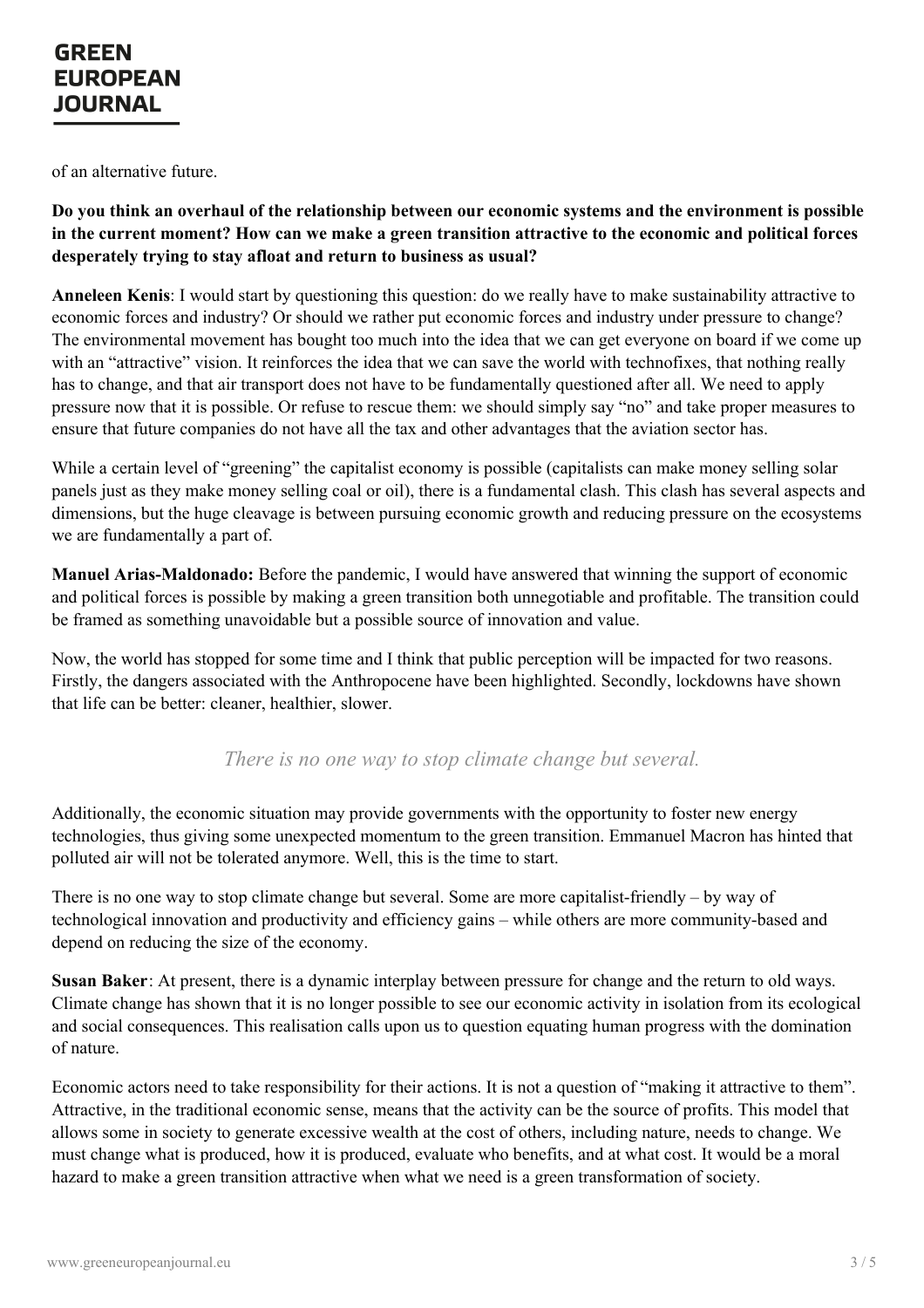*We must change what is produced, how it is produced, evaluate who benefits, and at what cost.*

## Do you think that there's the potential for a paradigm shift away from an economy based on growth? What **about the balance between collective and individual action?**

**Anneleen Kenis:** There are many consumer goods with huge ecological costs for which it cannot be sincerely argued that they are essential to lead a healthy and comfortable life. The global fashion industry contributes more to climate change than shipping and aviation together. This is no surprise considering that, in the UK for instance, 300 000 items of clothes are thrown away every year [read more on the [impacts](https://www.greeneuropeanjournal.eu/what-to-wear-why-fast-fashion-is-costing-the-earth/) of fast fashion]. A first step to promoting degrowth is banning advertisement. People are told on an almost continuous basis that they need all this stuff.

Everyone who has the capacity to make personal changes should consider doing so. However, as Giorgos Kallis argues, it is much easier, much more motivating, and more impactful to do so [collectively](https://www.greeneuropeanjournal.eu/questioning-our-limits-to-leave-scarcity-behind/) [read about Kallis' insights on limits and autonomy]. I decided 10 years ago not to fly anymore, but what difference does it make? If we were to make a similar commitment collectively, the impact could be huge.

**Manuel Arias-Maldonado:** There is no consensus on degrowth as the way to go in terms of building a particular kind of society. It would be an accepted model if it was the only way to prevent planetary collapse – which it is not. There are alternative ways to promote decarbonisation and sustainability and governments should focus on those. What's more, economic growth still matters as a way of producing welfare and wellbeing. Degrowth must, therefore, be defended as a morally valuable choice. If it were to persuade a majority, it would be the blueprint for a new way of living.

As I see it, relying on such collective sacrifice is utterly unrealistic. Nevertheless, people should be made aware of the fact that human habitation of the planet depends on the planet's conditions, which in turn depend on how people behave. This understanding could bring our planetary impact into focus and potentially lead to better policy and technological innovation.

**Susan Baker**: The growth-oriented model of development pursued by Western industrial societies cannot be carried into the future, either in its present forms or at its present pace, as evidenced by climate change. We cannot have continuous growth in a system characterised by resource limits and planetary boundaries. Climate change has been caused by a growth-orientated model, achieved through ever-increasing levels of consumption. This artificially stimulated consumption brings untold wealth for the few and impoverishment for the many. Many now also reject the idea that consumption is the most important contributor to human welfare. This new value is not compatible with capitalism. Degrowth is no longer a radical alternative, but a necessity.

> *We cannot have continuous growth in a system characterised by resource limits and planetary boundaries.*

A healthy society and the wellbeing of its members rests on acts of services and the sense of community rather than on consumption. Adopting this model requires changing our values so that one's social standing is not determined by what they consume and put on display, but by how they engage in society to protect the interests of others, including those of other life forms, in ways that promote justice and equity.

While personal change is important, structural factors can make them unsustainable. To move to a new model of